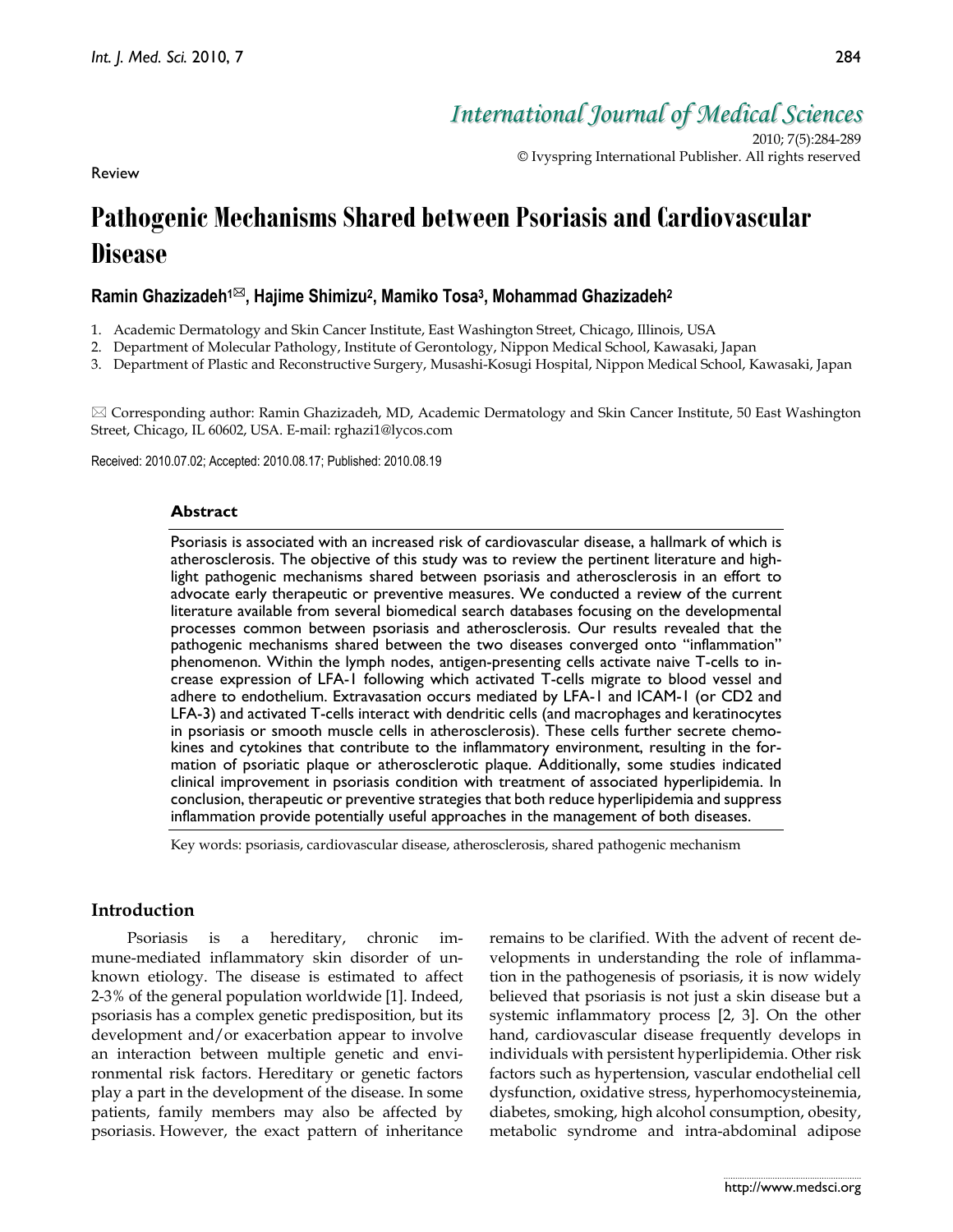visceral tissue and their adipokines, can also be involved [4-6]. These factors contribute to the formation of atherosclerosis which is a hallmark of cardiovascular disease and in which inflammation plays a major role [7, 8]. In addition, the same factors are also implicated in psoriasis patients [9, 10].Cardiovascular disease is an important cause of morbidity and mortality in patients with psoriasis. The risk factors for cardiovascular disease as well as myocardial infarction occur with higher incidence in patients with psoriasis and appear to be highest for those with more severe disease [11]. Moreover, psoriasis was suggested as an independent risk factor for cardiovascular disease [12], however some recent studies have not supported this notion [13-15], therefore this issue remains to be controversial. Here, we review the pertinent literature to highlight pathogenic mechanisms shared between psoriasis and atherosclerosis in an effort to advocate early therapeutic or preventive measures.

## **Review of the Literature**

We conducted a comprehensive search of the current literature on psoriasis and cardiovascular disease. The search method and data retrieval was mainly the same as reported previously [16]. Briefly, the biomedical search databases of PubMed (http://www.ncbi.nml.nih.gov/sites/entrez), EMBASE (http://embase.com), SCOPUS (http://www.scopus.com/home.url) and Google Scholar (http://scholar.google.com) were searched by entering the terms 'psoriasis', 'cardiovascular disease', or 'atherosclerosis' individually or in combinations. We also carefully checked the reference list of each publication to retrieve additional citations. Data were extracted from full texts and/or abstracts. We collected data focusing on the pathogenic mechanisms of psoriasis and atherosclerosis which is a principal cause of cardiovascular disease. Further information of interest was also retrieved and included in our discretion.

#### **Results and Discussion**

Several lines of evidence indicated that psoriasis is associated with enhanced atherosclerosis and risk of cardiovascular disease, and inflammation is a pivotal link between psoriasis and atherosclerosis [17, 18]. In fact, atherosclerosis has a number of common pathogenic features with psoriasis. For example, immunological activities and pro-inflammatory cytokines play a prominent role in both diseases. In addition, both conditions share T-helper 1 (Th1) cell mediated immune compromise [19-21] and same pattern of T cell activation and expression of adhesion molecules [22-24]. It has been shown that CD4+ T cells are necessary for inducing and maintaining psoriasis. It is also envisaged that CD8+ T-cells are involved in the control of the Th1 polarization that is observed in psoriasis lesions, and that fluctuations in the severity of psoriasis, and even the spontaneous remissions that are common in guttate psoriasis, can be explained by changes in the balance between CD4+ and CD8+ effector and regulatory cell subsets [20]. Although the mechanisms underlying the association between psoriasis and cardiovascular disease still remains poorly understood, it appears that inflammation which plays a principal role in both diseases provides a common pathogenic ground between the two conditions.

Intercellular adhesion molecules (ICAMs) and vascular cell adhesion molecules (VCAM-1), as well as some of the integrins, induce firm adhesion of inflammatory cells at the vascular surface, whereas platelet endothelial cellular adhesion molecules (PECAM-1) are involved in extravasation of cells from the blood compartment into the vessel and underlying tissue. Also, inflammatory cells roll along the blood vessel wall by the interaction between selectins (E and P-selectin) expressed by endothelial cells and selectin ligands expressed by inflammatory cells [25]. Several lines of evidence support a crucial role of adhesion molecules in the development of atherosclerosis and plaque instability [24]. Expression of VCAM-1, ICAM-1 and L-selectin has been consistently observed in atherosclerotic plaques. There is accumulating evidence from prospective studies for a predictive role of elevated circulating levels of sICAM-1 in initially healthy people, and of sVCAM-1 in patients at high risk or with overt cardiovascular disease. Likewise, it has been implied that several adhesion molecules including ICAM-1 and VCAM-1 are upregulated in psoriasis [26, 27], implicating their involvement in the pathogenesis of psoriasis.

Histologically, psoriasis and atherosclerosis show common features of infiltrating T-cells, monocytes/macrophages, neutrophils, dendritic cells (DCs) and mast cells [28, 29]. The cytokine network in psoriasis and atherosclerosis is mainly characterized by Th1 type cytokines such as IFN $\gamma$ , IL-2 and TNF $\alpha$  [20, 22, 30]. In these lesions, the major cytokine producers are dendritic cells, CD4+ and CD8+ T-cells as well as keratinocytes. IFN $\gamma$  and TNF $\alpha$  induce keratinocytes to produce IL-6, IL-7, IL-8, IL-12, IL-15, IL 18 and TNF $\alpha$ in addition to several other cytokines, chemokines and growth factors. IFNγ is an important mediator of inflammation in both psoriasis and atherosclerosis and can stimulate the expression of MHC class II molecules and ICAM-1 [31, 32]. IFNγ is elevated in the serum and suction blister fluid from psoriatic patients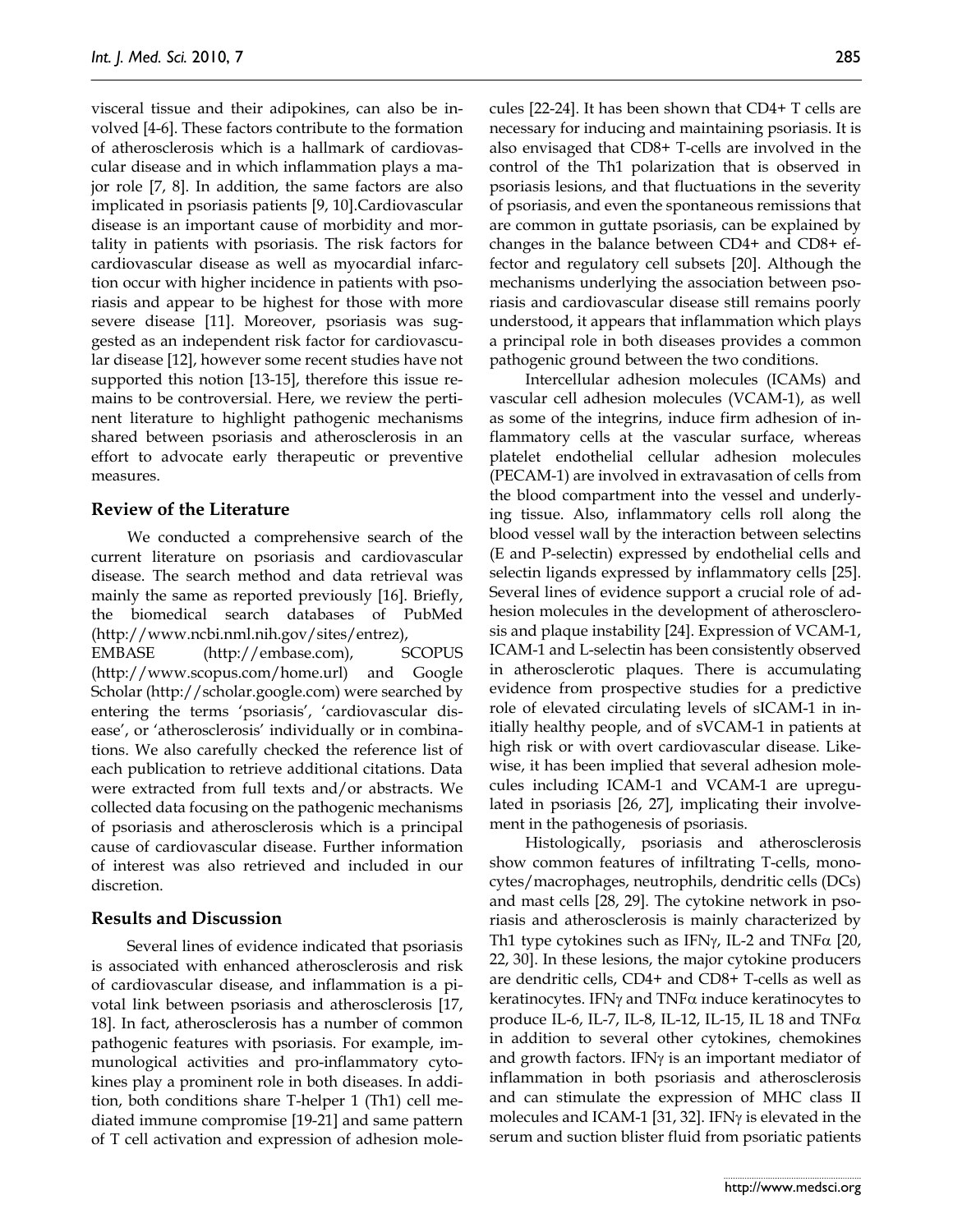[33, 34] and may modify the keratinocyte biology by increasing keratinocyte proliferation and causing defective cornification leading to typical psoriatic lesion [35]. Recent data also show that IFN- $\gamma$  may be an essential component for growth stimulation of psoriatic keratinocyte stem cells, but it requires the presence of other growth factors as well [36]. TNF $\alpha$  activates and increases keratinocyte proliferation. TNF $\alpha$  also stimulates T-cell and macrophage cytokine and chemokine productions, and the expression of adhesion molecules on vascular endothelial cells [28-30]. IL-8 is a chemokine with main roles of neutrophil chemotaxis and stimulation of the activity of granulocytes in the inflammation process of psoriasis and atherosclerosis. In psoriasis, IL-8 from keratinocytes produces a chemotactic gradient for the migration of neutrophils into the epidermis [37] Furthermore, IL-8, IL-1 and TNF- $\alpha$  influence the adhesive properties of neutrophils due to an increase in the expression of surface adhesive molecules, thus improving the inter-cellular interactions with the endothelial cells, which in turn contributes to an increase in the passing of the neutrophils through the walls of the vessels. Therefore, IL-8 contributes to intensification of the reaction and to activation of the neutrophils in both conditions. IL-18 induces dendritic cells synergistically with IL-12, to increase the production of IFNγ. IL-7 and IL-15 have been reported to be important for the proliferation and homeostatic maintenance of the CD8+ T-cells [30]. IL-6 is produced by endothelial cells, DCs, and Th17 cells in lesional psoriatic skin and is encountered by trafficking T lymphocytes enabling them to escape from regulatory T cell suppression and Th17 participation in inflammation [38]. IL-6 mediates T cell activation and stimulates proliferation of keratinocytes [39], but also mediates the acute phase response. Indeed, C-reactive protein (CRP), a positive acute phase protein, is released in response to increased levels of cytokines, such as IL-6 and TNF- $\alpha$ , and patients with elevated levels of CRP seem to exhibit an increased risk for adverse cardiovascular outcome [40]. Furthermore, the levels of IL-6 and CRP have been reported to be raised in psoriatic patients and seem to correlate with psoriasis severity [41, 42].

Angiogenesis is a recognized feature common to psoriasis and atherosclerosis and vascular endothelial growth factor (VEGF) is a potent pro-angiogenic factor which has been reported to be upregulated in both conditions [43-45], thus may be a link between the two conditions. VEGF is also produced by human keratinocytes in response to stimulation with cytokines involved in psoriasis pathogenesis [43]. Also, pro-angiogenic cytokines such as TNFα, IL-8 and IL-17 which stimulate angiogenesis are involved in psoriasis and atherosclerosis development.

Presently, psoriasis is considered a Th1/Th17 involved inflammatory disease in which the keratinocytes are activated mainly by mediators produced by Th1 cells, but over time the mediators of Th17 cells appear to become increasingly important [46]. Likewise, Th17 cell response seems to have an important role in several cardiovascular diseases [47]. The persistent Th17 activation in psoriatic skin is characterized by infiltration of IL-23-producing DCs and Th17 cells as well as epidermal overexpression of Th17 chemokines. IL-17 cells mediate IL-12 and IL-23 which have an important role in the pathogenesis of psoriasis [48]. Also, the circulating IL-12 is thought to be the link between inflammation and Th1-type cytokine production in coronary atherosclerosis [32].

Finally, IL-17 which is produced by activated CD4+ T-cells acts synergistically to elicit further production of pro-inflammatory cytokines by the keratinocytes. In this fashion, the cytokine network in psoriasis can become a self-sustaining process. Thus, the production of pro-inflammatory cytokines together with the activation of inflammatory cells could contribute to the development of both psoriatic and atherosclerotic lesions.

In brief, the pathogenic mechanisms shared between psoriasis and cardiovascular disease i.e. atherosclerosis may be explained stepwise as depicted in Figure 1 [49]: 1. Within the lymph node, antigen-presenting cells (APCs) activate naive T-cells to increase expression of leukocyte-function-associated antigen-1 (LFA-1); 2. Activated T-cells migrate to blood vessel; 3. Activated T-cells adhere to endothelium (plus macrophages in atherosclerosis); 4. Extravasation occurs mediated by LFA-1 and intercellular adhesion molecule-1 (ICAM-1); 5. Activated T-cell interacts with dendritic cells (plus macrophages and keratinocytes in psoriasis but smooth muscle cells in atherosclerosis); 6. Re-activated T-cells and macrophages secrete chemokines and cytokines that contribute to the inflammatory environment, resulting in the formation of psoriatic plaque or atherosclerotic plaque. In addition to the critical role of interaction between LFA-1 and its ligand, ICAM-1, the interaction of CD2 and its ligand, LFA-3 is also important in facilitation of antigen-recognition in the molecular pathways of lymphocyte adhesion [50].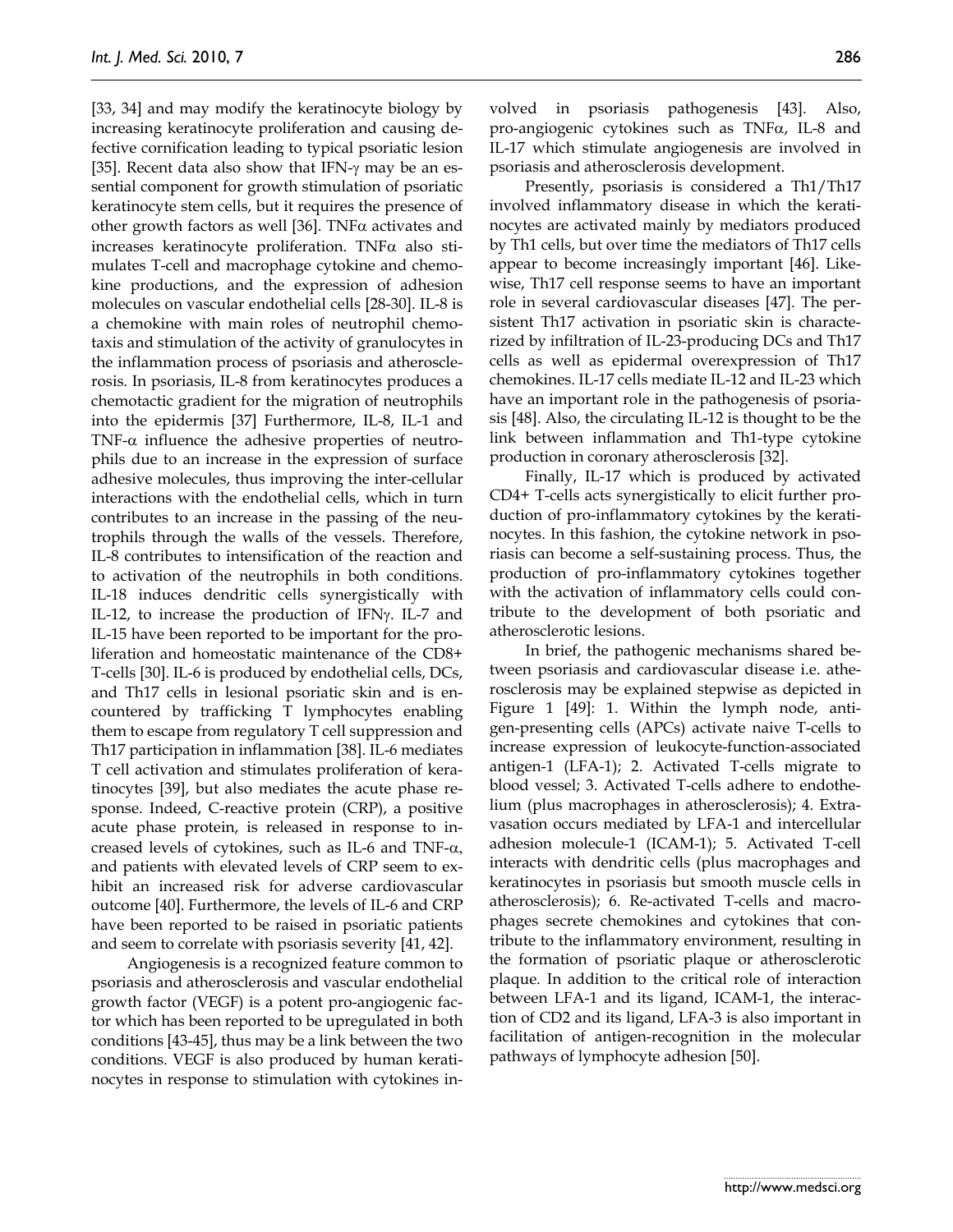

**Figure 1.** Schematic representation of stepwise developmental process shared between psoriatic and atherosclerotic lesions. In the lymph node, antigen-presenting cells (APCs) activate naive T-cells to increase expression of leukocyte-function-associated antigen-1 (LFA-1). Activated T-cells migrate to blood vessel and adhere to endothelium (and macrophages in case of atherosclerosis). After extravasation mediated by LFA-1 and intercellular adhesion molecule-1 (ICAM-1) or CD2 and LFA-3, they interact with dendritic cells and macrophages and keratinocytes in psoriasis but smooth muscle cells in atherosclerosis. These re-activated T-cells and macrophages secrete chemokines and cytokines that contribute to the inflammatory environment, resulting in the formation of psoriatic plaque or atherosclerotic plaque.

It is noteworthy to elaborate on some studies that have indicated clinical improvement in psoriasis condition with treatment of associated hyperlipidemia. A pilot study evaluated the effectiveness of simvastatin which is a cholesterol lowering statin on serum lipoprotein levels and dermatitis in patients with severe psoriasis [51]. The authors found elevated high-density lipoprotein cholesterol levels and diminished PASI during the therapy. It was concluded that statins can correct lipid metabolism and reduce cutaneous lesion in psoriasis. Also, Wolkenstein P, et al.

[52] reported a survey-based, case-control study of 10,000 subjects aged 15 years or more of which 356 cases were identified to have psoriasis. Of these, 71 (19.9%) received treatment for hypercholestrolemia (37 had statins and 32 other drugs). Their study confirmed the association of overweight, smoking habits and beta-blocker intake with psoriasis and reported a decreased risk of psoriasis associated with statin intake. Other drugs with potential benefits may include thiazolidindiones (TZD) family that has positive effects on both cardiovascular risk factors and psoriasis.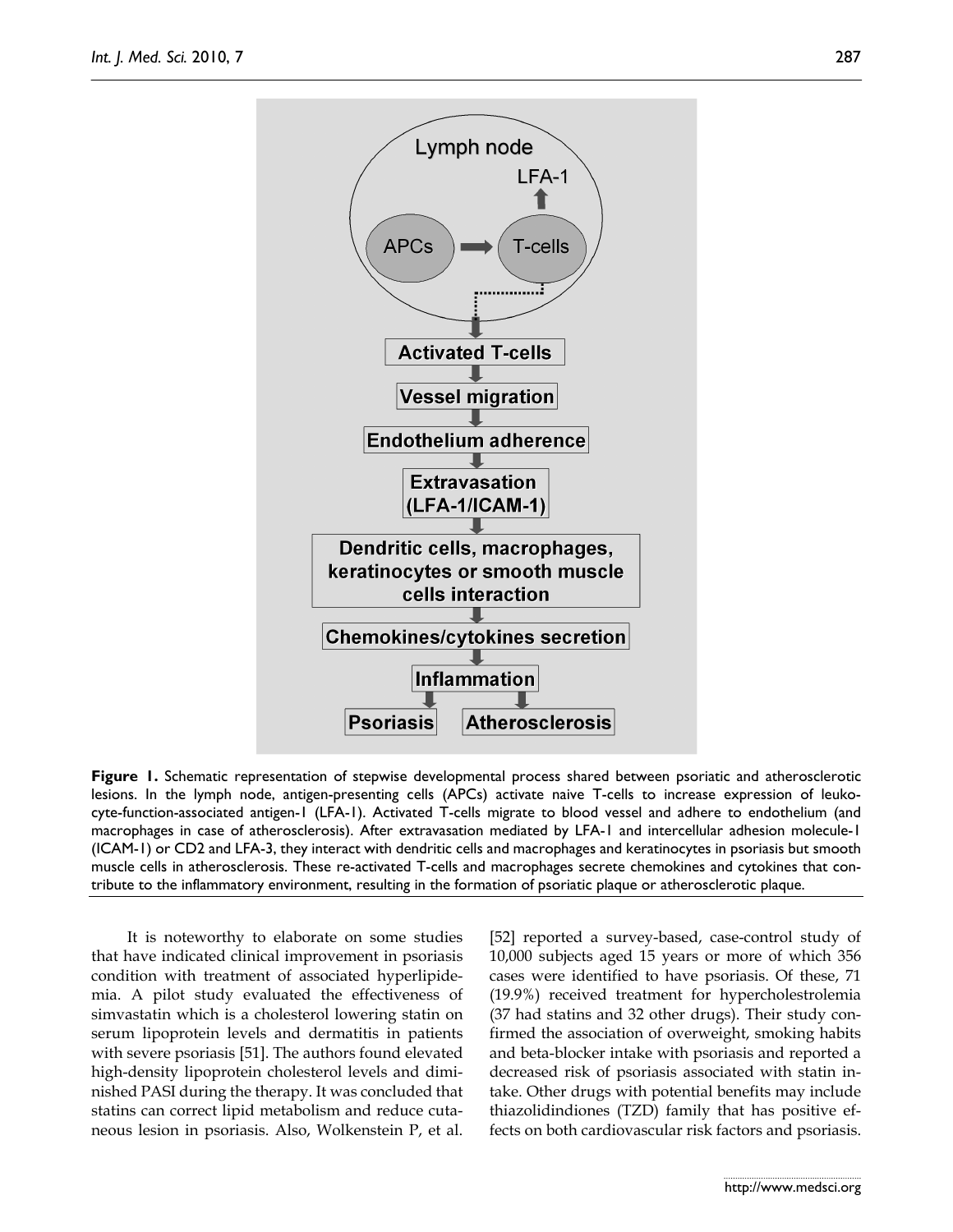Shafiq et al. [53] studied the effect of rosiglitazone, a commercially available TZD in psoriasis. In 70 patients with moderate to severe disease, the PASI scores improved significantly in treated vs. placebo patients with greater benefit being noted in those receiving higher doses of pioglitazone. No serious adverse effects were noted. Psoriasis cleared or almost cleared in 40% of treated patients compared to 12.5% of patients receiving placebo. It was suggested that two-thirds of patients with plaque psoriasis will improve with pioglitazone therapy.

Traditional systemic therapies for psoriasis using methotrexate and cyclosporine may reduce the risk of cardiovascular disease by decreasing inflammation however these treatments are limited by the potential for adverse effects such as hypertension, dyslipidemia, hyperhomocysteinemia, and renal and hepatic toxicity. Thus preventive measures may be required during therapy. Targeted biological therapies with efalizumab, a humanized monoclonal IgG1 antibody against CD11a, the a-subunit of leukocyte function-associated antigen 1 (LFA-1) [54, 55] and infliximab, a TNF- $\alpha$  blocking agents [56, 57] have provided a major advance in the treatment of the disease. Using these agents an integrated approach targeting at inflammation underlying both psoriasis and atherosclerosis may be useful in reducing cardiovascular risk in patients with psoriasis.

## **Conclusion**

In conclusion, considering the common mechanisms underlying the development of psoriasis and atherosclerosis, it is reasonable to postulate that early therapeutic strategies targeting such shared mechanisms would have considerable effects on both conditions. To this end, pharmaceutical drugs that both reduce hyperlipidemia and suppress inflammation such as statins could provide important candidates for further clinical studies. It is intriguing to determine whether treatment of hyperlipidemia associated with psoriasis would result in clinical improvement in psoriasis or alternatively treatment of psoriasis could improve cardiovascular disease. Indeed, several studies reported that treatment of psoriasis contributes to the reduction of some risk factors of cardiovasculsr disease such as oxidative stress and inflammation, which may diminish the probability of cardiovascular events. However, an atherogenic profile, at least an atherogenic lipidic profile and a residual inflammation seems to persist after treatment of psoriasis as reported in few studies. Taken together, it is important not only to be aware of the associations between psoriasis and other cardiovascular risk factors besides hyperlipidemia, but also to be able to

identify all potentially treatable conditions which seem to favor the response to therapy in psoriasis patients, contributing to a better clearing of the lesions.

#### **Conflict of Interest**

The authors declare no conflict of interest.

#### **References**

- 1. Langley RG, Krueger GG, Griffiths CE. Psoriasis: epidemiology, clinical features, and quality of life. Ann Rheum Dis. 2005; 64(suppl 2): ii18-23.
- 2. Lowes MA, Bowcock AM, Krueger JG. Pathogenesis and therapy of psoriasis. Nature. 2007; 445: 866–73.
- 3. Krueger JG, Bowcock A. Psoriasis pathophysiology: current concepts of pathogenesis. Ann Rheum Dis. 2005; 64 (Suppl. 2): ii30–ii36.
- 4. Dahlof B. Cardiovascular disease risk factors: epidemiology and risk assessment. Am J Cardiol. 2010; 105(1 Suppl): 3A-9A..
- 5. Ferket BS, Colkesen EB, Visser JJ, et al. Systemic review of guidelines on cardiovascular risk assessment: which recommendations should clinicians follow for cardiovascular health check? Arch Intern Med. 2010; 170: 27-40.
- 6. Zhou Q, Mrowietz U, Rostami-Yazdi M. Oxidative stress in the pathogenesis of psoriasis. Free Radic Biol Med. 2009; 47: 891-905.
- 7. Ross R. Atherosclerosis an inflammatory disease. N Engl J Med. 1999; 340: 115-26.
- 8. Hansson GK. Inflammation, atherosclerosis, and coronary artery disease. N Engl J Med. 2005; 352:1685-95.
- 9. Raychaudhuri SP, Gross J. Psoriasis risk factors: role of lifestyle practices. Cutis 2000;66:348-52.
- 10. Weinberg JM. Lifestyle issues and psoriasis. Cutis. 2006; 78:160.
- 11. Kaye JA, Li L, Jick SS. Incidence of risk factors for myocardial infarction and other valscular diseases in patients with psoriasis. Brit J Dermatol. 2008; 159: 895-902.
- 12. Gelfand JM, Neimann AL, Shin DB, et al. Risk of myocardial infarction in patients with psoriasis. JAMA. 2006; 296: 1735-41.
- 13. Wakkee M, Herings RMC, Nijsten T. Psoriasis may not be an independent risk factor for acute ischemic heart disease hospitalizations. Results of a large population-based Dutch cohort. J Invest Dermatol. 2010; 130: 962-7.
- 14. Mehta NN, Azfar RS, Shin DB, et al. Patients with severe psoriasis are at increased risk of cardiovascular mortality: cohort study using the General Practice Research Database. Eur Heart J. 2010; 31: 1000-6.
- 15. Stern RS. Psoriasis is not a useful independent risk factor for cardiovascular disease. J Invest Dermatol. 2010; 130: 917-9.
- 16. Torchia D, Miteva M, Hu Shasa, et al. Papuloerythroderma 2009. Two new cases and systematic review of the worldwide literature 25 years after its identification by Ofuji et al. Dermatology. 2009; 220: 311-20.
- 17. Alexandroff, A.B, Pauriah M, Camp RD, et al. More than skin deep: atherosclerosis as systemic manifestation of psoriasis. Br J Dermatol. 2009; 161: 1-7.
- 18. Abou-Raya A, Abou-Raya S. Inflammation: a pivotal link between autoimmune diseases and atherosclerosis. Autoimmun Rev. 2006; 5: 331-7.
- 19. Biedermann T, Röcken M, Carballido JM. TH1 and TH2 lymphocyte development and regulation of TH cell mediated immune responses of the skin. J Invest Dermatol. 2004; 9: 5-14.
- 20. Gudjonsson JE, Johnston A, Sigmundsdottir H, et al. Immunopathogenic mechanisms in psoriasis. Clin Experience Immunol. 2004; 135: 1-8.